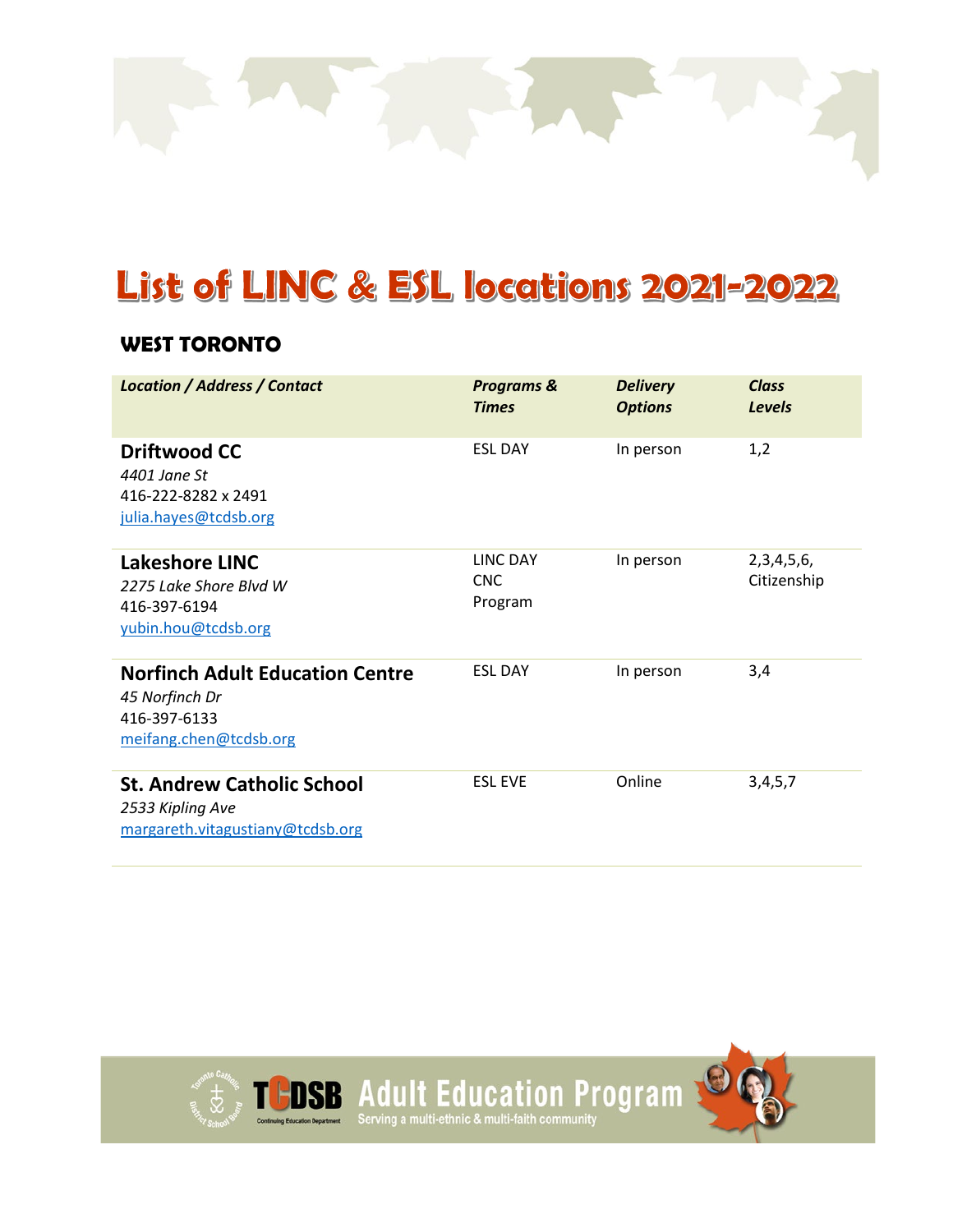

### **CENTRAL TORONTO**

| <b>Location / Address / Contact</b>                                                                                        | <b>Programs &amp;</b><br><b>Times</b>                           | <b>Delivery</b><br><b>Options</b>    | <b>Class</b><br><b>Levels</b>                                          |
|----------------------------------------------------------------------------------------------------------------------------|-----------------------------------------------------------------|--------------------------------------|------------------------------------------------------------------------|
| <b>Catholic Education Centre</b><br>80 Sheppard Ave<br>almas.ghorbani@tcdsb.org<br>lucia.zhang@tcdsb.org                   | <b>ESL</b>                                                      | Online                               | $5 - 8$<br>Citizenship<br>(content-based)                              |
| <b>COSTI Corvetti Education Centre</b><br>760 College St<br>416-534-7400<br>baldev.sikhana@tcdsb.org                       | <b>ESL DAY</b>                                                  | In person                            | 2, 3, 4, 5, 6, 7, 8<br><b>IELTS Prep</b>                               |
| <b>Eglinton LINC &amp; ESL Centre</b><br>90 Eglinton Ave E<br>416-397-6196 (DAY)<br>tina.zhang@tcdsb.org (DAY)             | <b>LINC DAY</b><br><b>CNC</b><br>Program<br><b>ESL DAY</b>      | In person<br>In person               | 1, 2, 3, 4, 5, 6, 7, 8<br><b>TOEFL/IELTS</b><br>preparation<br>4,5,6,7 |
| helen.huang@tcdsb.org (EVE & SAT)                                                                                          | LINC EVE<br><b>ESL EVE</b><br><b>LINC SAT</b><br><b>ESL SAT</b> | Online<br>Online<br>Online<br>Online | 6,7,8<br>6,8<br>4, 5, 6<br>7,8                                         |
| <b>Our Lady of Mount Carmel Catholic</b><br><b>School</b><br>270 Cherokee Blvd<br>416-397-6959<br>gehan.guriguis@tcdsb.org | <b>ESL DAY</b>                                                  | In person<br>Online                  | 3,4<br>4,5,6,7                                                         |
| <b>St. Rita Catholic School</b><br>178 Edwin Rd<br>416-397-6959<br>gehan.guriguis@tcdsb.org                                | <b>ESL DAY</b>                                                  | Online                               | 4,5,6<br>4-5 (Citizenship)                                             |
| <b>Worship Centre</b><br>150 Gateway Blvd<br>416-397-6959<br>gehan.guriguis@tcdsb.org                                      | <b>ESL DAY</b>                                                  | In person                            | 1,2                                                                    |
| <b>B</b> Adult Education Program                                                                                           |                                                                 |                                      |                                                                        |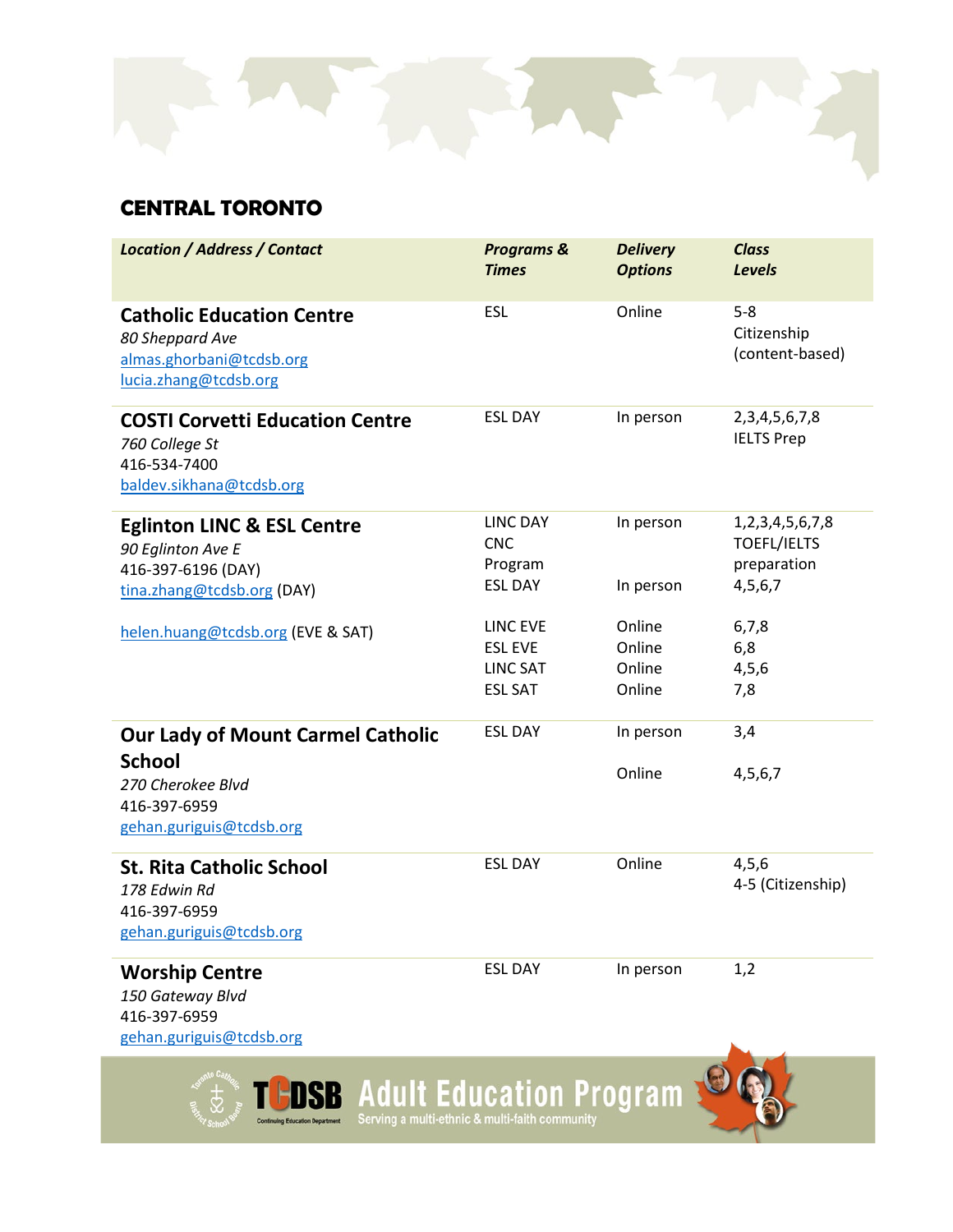

#### **EAST TORONTO**

| <b>Location / Address / Contact</b>                                                                        | Programs /<br><b>Times</b>        | <b>Delivery</b><br><b>Options</b> | <b>Class</b><br><b>Levels</b> |
|------------------------------------------------------------------------------------------------------------|-----------------------------------|-----------------------------------|-------------------------------|
| <b>Finch@Warden Adult Education</b><br><b>Centre</b>                                                       | <b>LINC DAY</b>                   | Online                            | 4, 5, 6, 7, 8                 |
| 3430 Finch Ave E<br>416-397-6600<br>lucia.zhang@tcdsb.org                                                  | <b>ESL DAY</b>                    | Online                            | 4,7,8 (IELTS Prep)            |
| <b>Francis Libermann Catholic Secondary</b><br><b>School</b><br>4640 Finch Ave E<br>meifang.chen@tcdsb.org | <b>ESL SAT</b>                    | Online                            | 3, 4, 5, 6, 7                 |
| <b>Mary Ward LINC &amp; ESL Centre</b><br>44 Kelvinway Dr<br>416-397-6046 (DAY)                            | LINC DAY<br><b>CNC</b><br>Program | In person                         | 0,1,2,3,4,5,6,7               |
| xinyue.liu@tcdsb.org (DAY)                                                                                 | <b>ESL DAY</b>                    | In person<br>Online               | 1, 2, 3, 4<br>5,6             |
| lucia.zhang@tcdsb.org (EVE)                                                                                | <b>LINC EVE</b>                   | Online                            | 3,4,5                         |
| leena.dinoto@tcdsb.org (SAT)                                                                               | <b>ESL SAT</b>                    | Online                            | 4,5,6                         |
| <b>Midland Adult Education Centre</b><br>3320 Midland Ave<br>416-397-6133<br>meifang.chen@tcdsb.org        | <b>ESL DAY</b>                    | In person<br>Online               | 1,2,3,4,5,6<br>5,6            |

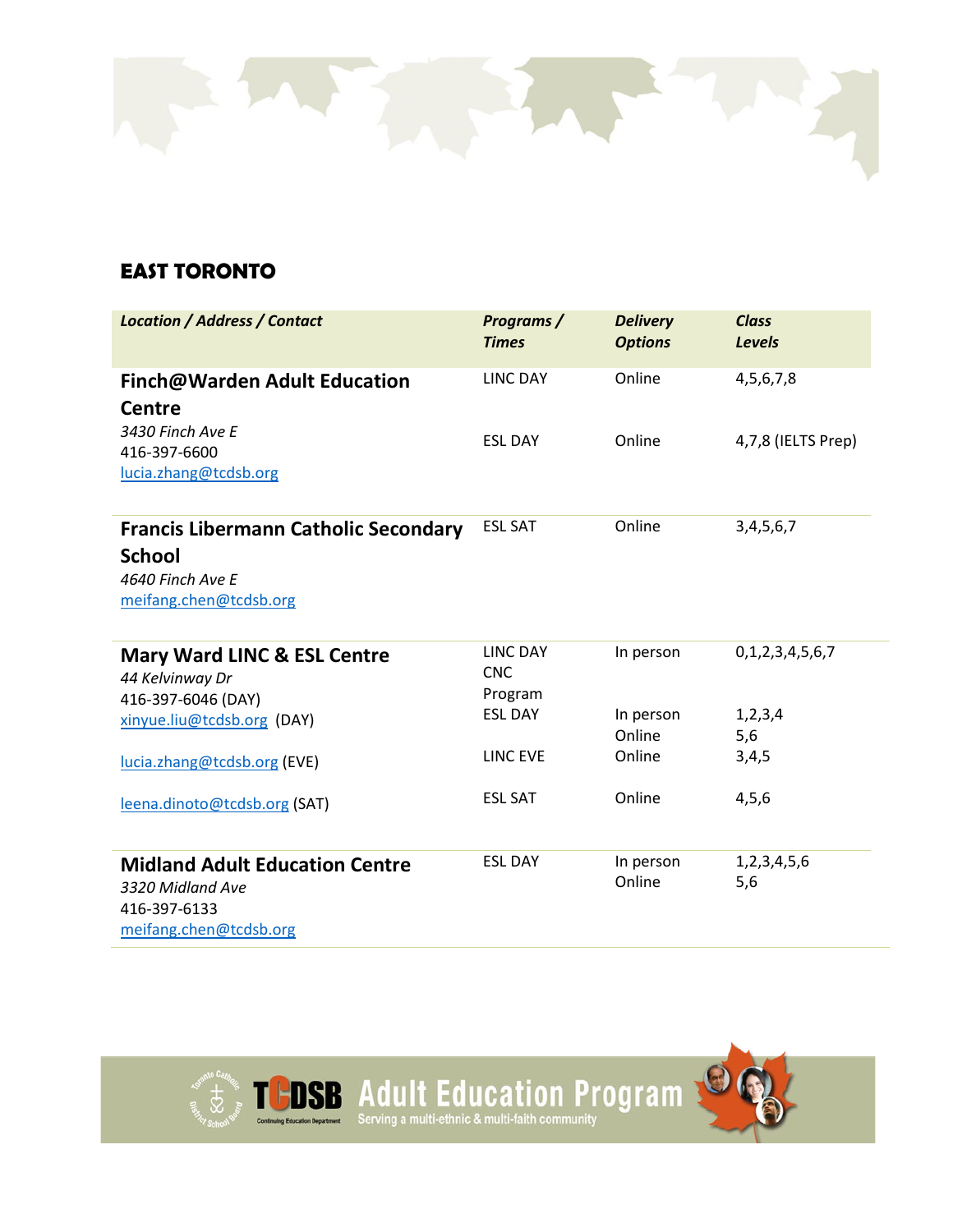#### **EAST TORONTO Continued**

| <b>Location / Address / Contact</b>                                                              | Programs /<br><b>Times</b>        | <b>Delivery</b><br><b>Options</b> | Class<br><b>Levels</b> |
|--------------------------------------------------------------------------------------------------|-----------------------------------|-----------------------------------|------------------------|
| <b>Oakridge Community Centre</b><br>63 Pharmacy Ave<br>416-397-6945<br>yubin.hou@tcdsb.org       | <b>ESL DAY</b>                    | In person                         | 1,2                    |
| <b>St. Aidan Catholic School</b><br>3521 Finch Ave E<br>almas.ghorbani@tcdsb.org                 | <b>ESL EVE</b>                    | Online                            | 2,3,4,5                |
| <b>St. Mother Teresa Catholic Academy</b><br>40 Sewells Rd<br>gehan.guriguis@tcdsb.org           | <b>ESL DAY</b>                    | In person                         | 1,2                    |
| <b>Victoria Park LINC Centre</b><br>2 Lansing Square<br>416-397-6591<br>almas.ghorbani@tcdsb.org | <b>LINC DAY</b><br>CNC<br>Program | In person                         | 0,1,2,3,4,5            |